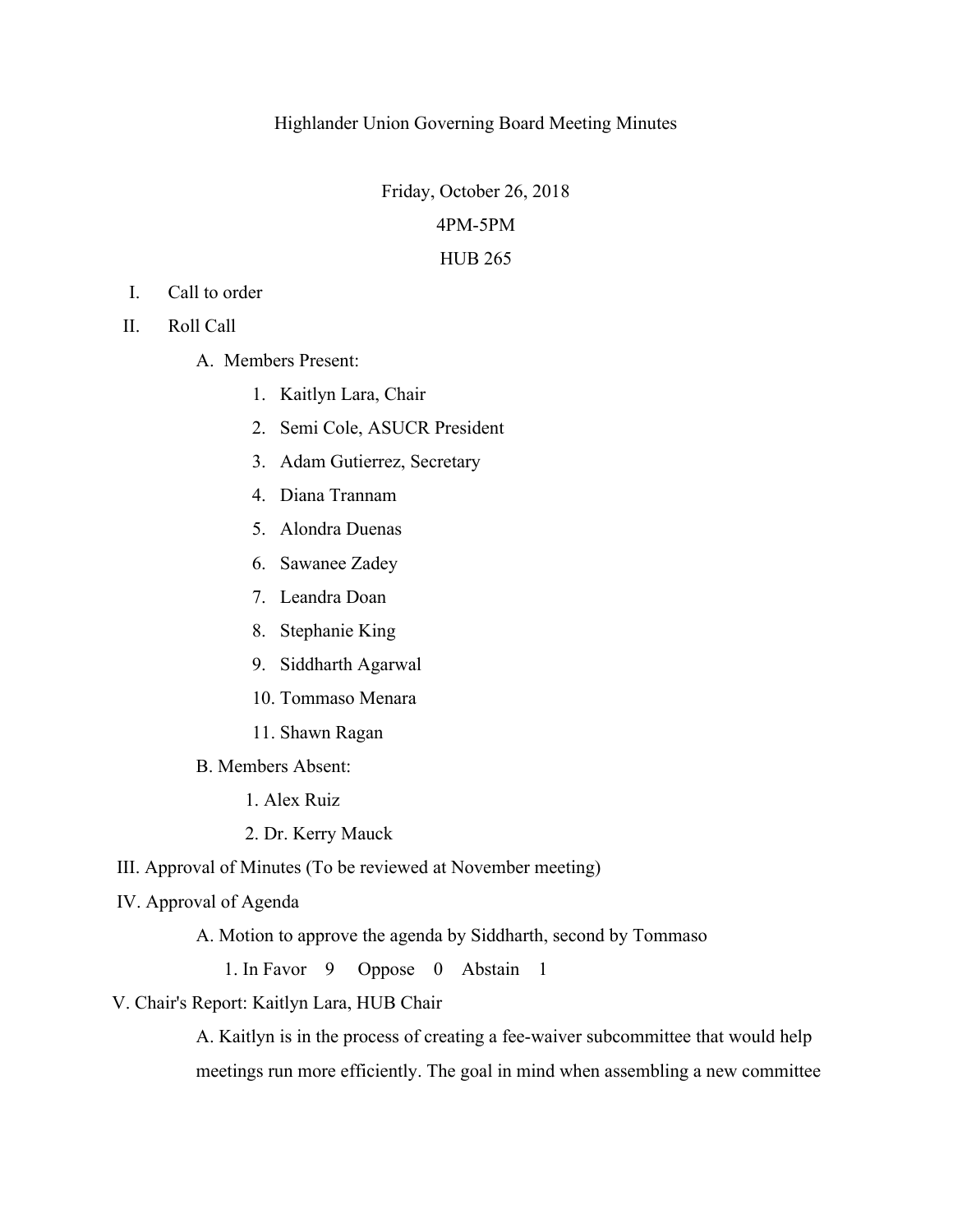would be to formalize a process in which people could do more than just reserve space in the Highlander Union Building. They could create more application services that would make it more clear as to what the the space is being used for and if subsidization is necessary. The committee would meet once a month, thus shortening the time spent at formal meeting discussing fee-waivers. Steph showed interest in the proposed committee.

## VI. HUB Report: Brendan O'Brien, Director

A. HUB/Costo Hall Office Relocation Proposal. The purpose of this relocation would be to provide adequate space for the Campus Advocacy, Resources and Education (CARE) program, Student Conduct and Academic Integrity Programs (SCAIP) and the Middle Eastern Student Center (MESC). The proposed plan would not take up any additional space in the HUB, but would reallocate the organizations in an effort to increase productivity. Thus far, there is no proposed budget for the reallocation and figures have not been discussed although reconstruction of the building would be necessary to effectively implement change. Semi added that if we could move the current programs into the Student Success Building then we would be able to recommit the space in the HUB for its original intention of serving students. Brendan then added that the Student Success Center is not the solution for space and that there is no current alternative or long-term solution if the HUB Governing Board decided to not approve this change. The changes presented are for immediate, but temporary solutions and would serve to provide additional privacy to SCAIP while dually allowing CARE and MESC to keep their offices in Costo Hall removing the separation of students and staff. Semi expressed concerns for students paying for space in the HUB and not receiving the student space, but was adamant about the necessity for these student programs and agrees with the proposal if there is no further alternative. A representative from MESC came forward saying the need for a comfortable space is crucial to the development of their program and that they need additional storage space for them to operate in. He also mentioned that other offices have kitchen and sink space which add to the comfortability of the space and that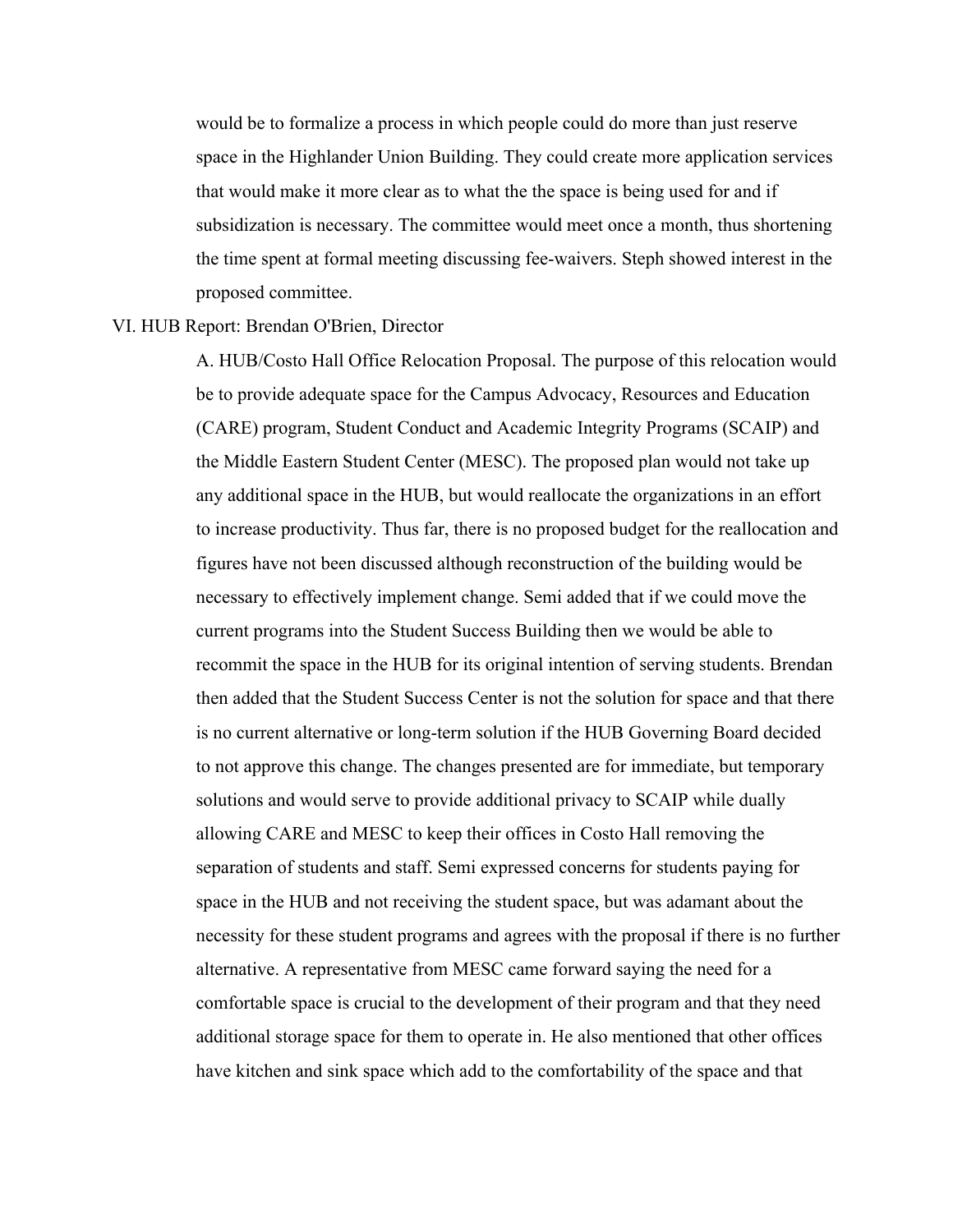those would be ideal additions. CARE had expressed that being able to meet with survivors in the same building as they operate would completely transform their experience and would also help make the survivors feel at home in the office. Tommaso brought to the board's attention that expanding the programs into the same square footage might be harmful in that it would increase traffic possibly making it more difficult for the programs to function. A representative for CARE explained that there would be a new entrance in order to reduce the amount of traffic flowing through the building. All three of the campus organizations are for the reallocation, but we are still waiting for the costs and logistics.

Motion to approve the proposal by Stephanie, second by Semi

1. In Favor 11 Oppose 0 Abstain 1 B. FY 18-19 Rental Rates. There is an 11% decrease in rental rates for ASUCR, GSA, and ASPB. There is a 30% increase for the VCSA offices. A 17% increase in HUB Programing Spaces and HUB administrative offices. The most notable difference was a 20% decrease in dining. Brendan was pushing for HUB dining rental rates to increase, but it has not gone anywhere as of now. Dining was not planning for an increase in rental rates for this fiscal year and therefore gave us the amount that they are willing to pay/budgeted.

To cut costs and increase profits, third party vendors were licensed on campus by Auxiliary Services. The cost for space at the HUB for the last 10 years was the same amount for every unit (Cost of total Facilities Services/Utilities divided by total sq. ft. of building). Utilities were split equally regardless of actual cost per space. Brendan spoke on the future of dining at the HUB and how he wants to find a way for us to take more ownership of dining operations and increase potential for using revenue beyond the cost of Facilities Services to help fund projects at the HUB. Currently, Auxiliary Services has individual rental agreements with each third party vendor. On other campuses such as UCSD, their student union contracted with a third-party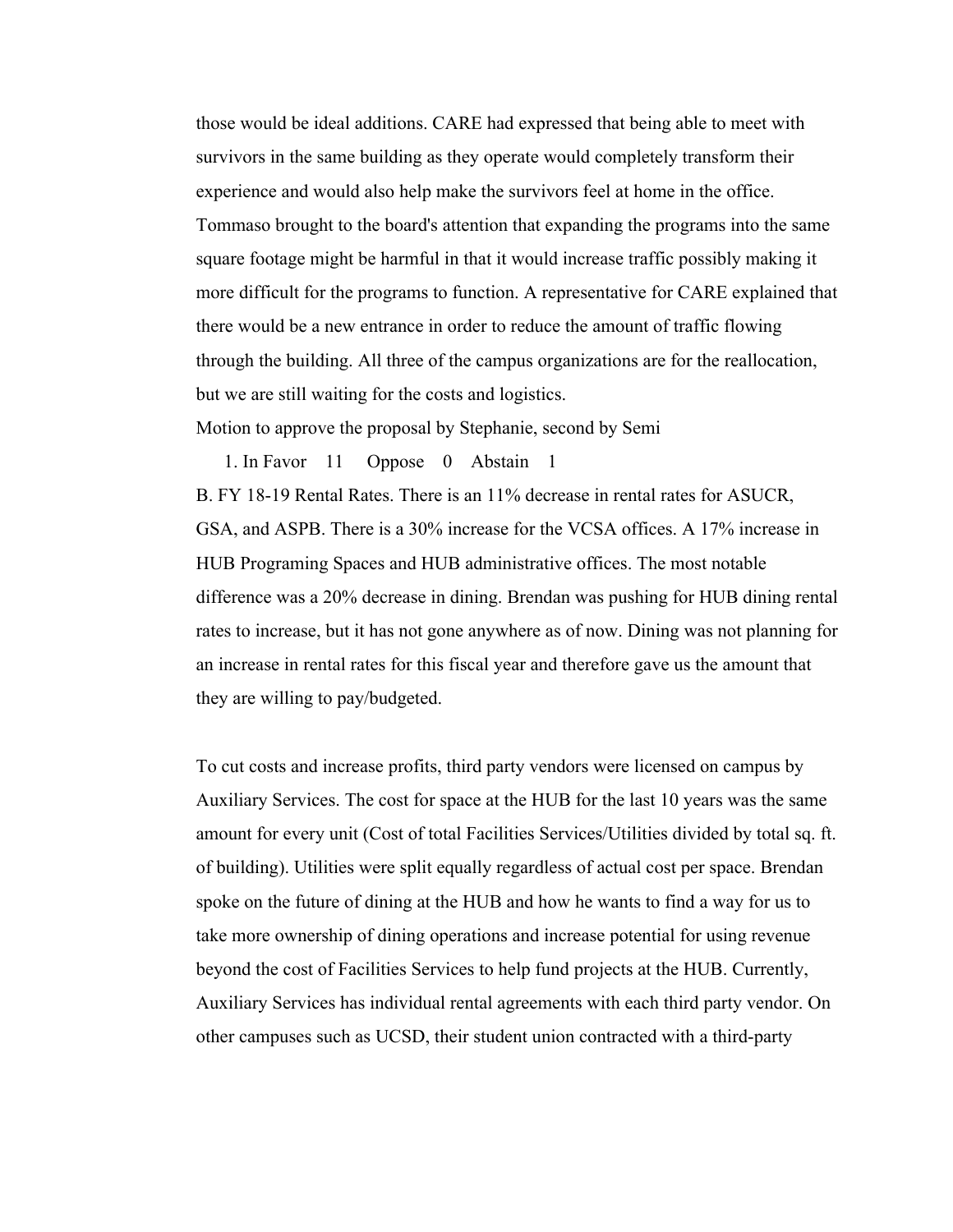vendor to refurbish a dining space. This vendor spent upwards of \$900,000 on renovations costs without any contribution from the Student Union. Another topic mentioned was that the profit gained by the individual spaces is not brought back into the HUB. Any profit made at HUB Dining locations can be utilized by Auxiliary Services in other areas of campus; not necessarily the HUB. The agreement initially made sense because UCR dining was losing money and needed a solution quickly. In order to accomodate for the increased Facilities Services costs, Brendan had to cancel some capital projects and more may be canceled if he needs to reallocate funds. The long term goal would be a more equitable and fair pricing structure that reduces costs for offices like ASUCR and GSA. This new rate structure would also reduce costs for VCSA office spaces within the HUB and Costo Hall. Utilities are where we lose the most money since student programs are paying the same amount as dining.

Brendan is also looking for alternatives that could eventually transform the HUB into a green space. The HUB is already on the right path and just got off the list of being the worst building on campus in terms of green product use. Brendan is still exploring options to split utilities equally among the vendors, but does need the board's approval on funding for when that time comes.

Dr. Kerry Mauck left.

C. HUB Board Training/Social. N/A

D. Service Fees Research. N/A

VII. Food Service Report. N/A

VIII. Public Forum. N/A

IX. Subcommittee Reports

A. Kaitlyn received interest from Adam and Semi for the finance subcommittee. Latitude 55 subcommittee received interest from Diana, Alondra, and Leandra.

X. New Business